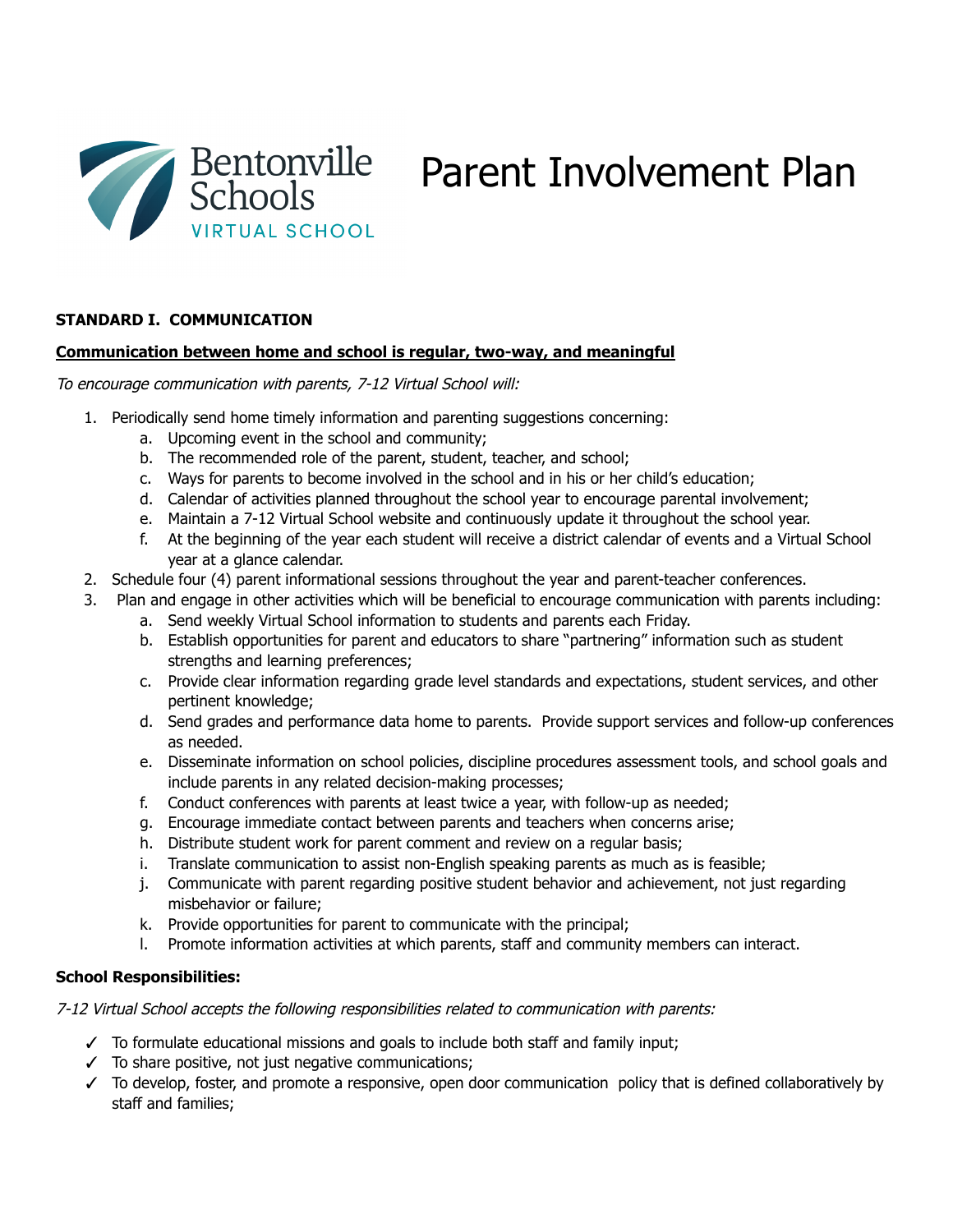- ✓ To disseminate information clearly and specifically by using language that is understandable to all parents and free of all jargon;
- ✓ 7-12 Virtual School will use a multi-method approach to communicating information to parents (e.g. emails, phone calls, Websites, progress reports, test results, report cards…);
- ✓ To develop clear and commonly held expectations for interactions with parents;
- ✓ To regularly monitor communications for effectiveness;
- ✓ To involve all school personnel in the communications effort.
- ✓ Establish and maintain a school Instagram account.

# **STANDARD II. PARENTING**

## **Parenting skills are promoted and supported at 7-12 Virtual School**

To promote student learning, 7-12 Virtual School will:

- 1. Purchase digital resources on the topic of responsible parenting through the school counseling program and other sources, advertise current selections, and give parents an opportunity to access the materials for review.
	- a. Communicate the importance of positive relationships between parents and their children;
	- b. Conduct "Parent Involvement Meetings" to educate parents on what their children are learning and the expectations the school had as well as on other topics of concerns to parents;
	- c. Send home periodic digital information which will assist parents in helping their children learn and grow;
	- d. Reach out to all families, through participation in virtual parent meetings, through telephone calls, home visits, follow-up letters, and other strategies developed throughout the school year.
	- e. Extend a thank you to all parents for their support in the final school newsletter for the year.
- 2. Plan and engage in other activities that promote and support responsible parenting.
	- a. Establish policies that support and respect family responsibilities, recognizing the variety of parenting traditions and practices within the community's cultural and religious diversity.
	- b. Encourage staff members to demonstrate respect for families and the family's primary role in the rearing of children to become responsible adults.
	- c. Conduct parent workshops that will enhance parenting skills, student support, and post secondary opportunities.
	- d. Inform parents of other community opportunities to attend parent training when available.

# **School Responsibilities:**

7-12 Virtual School accepts the following responsibilities related to parenting and parent involvement:

- ✓ To communicate with parents in an ongoing process using diverse methods, all of which reflect respect for parental input and cultural differences.
- ✓ To teach respectfully, parenting and relationship skills and to share research about parenting in clear, easy to understand communications.
- ✓ To exhibit a receptivity to, and respect for, the ongoing input and concerns of parents.
- $\checkmark$  To acknowledge the individual differences and needs among parents.
- ✓ Provide Parent Resources through our School Counselor.
- ✓ Provide services of the district Social Worker to assist families.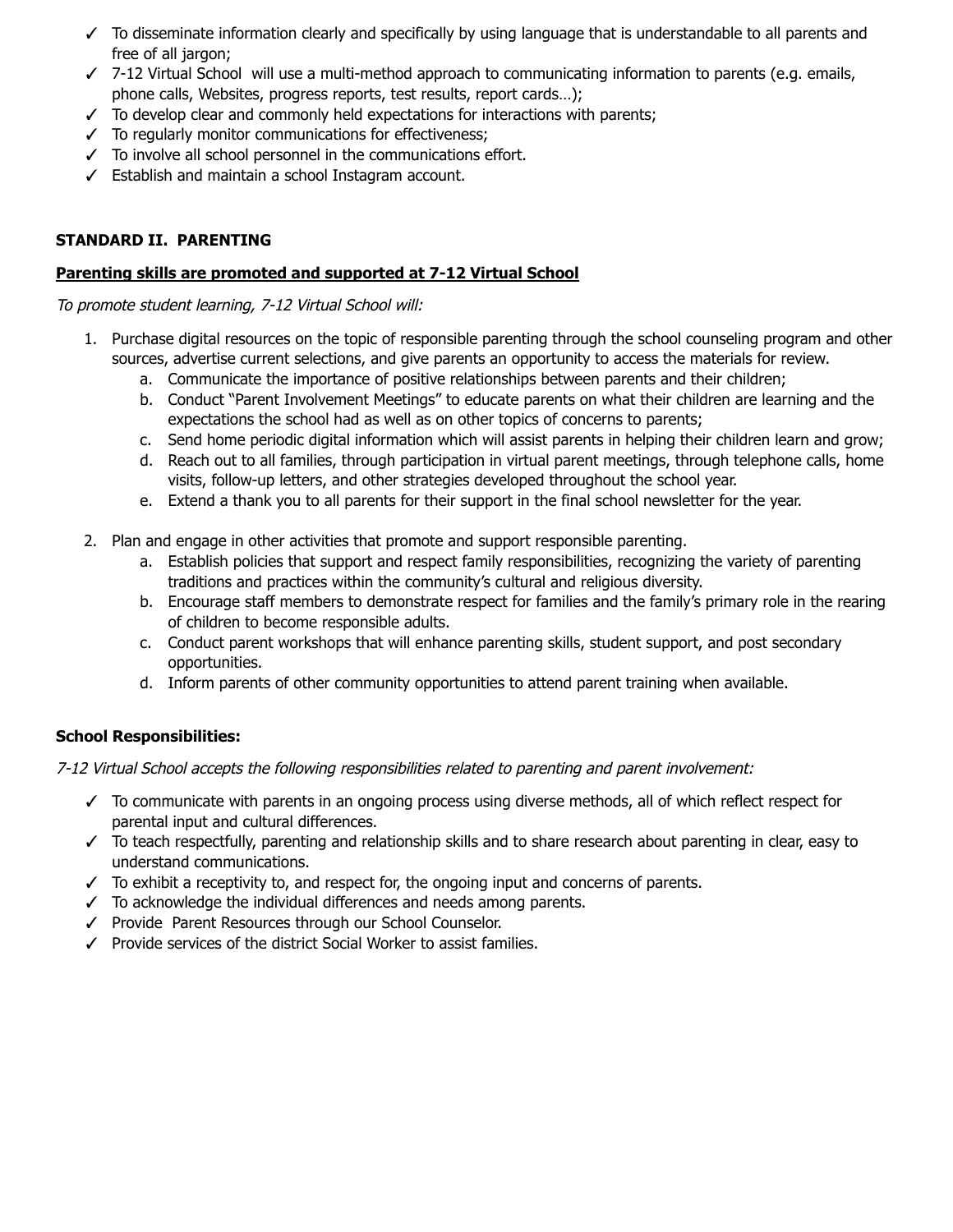# **STANDARD III. STUDENT LEARNING**

## **Parents play an integral role in assisting student learning at 7-12 Virtual School.**

To help parents in assisting students, 7-12 Virtual School will:

- 1. Have an Open House and Meet Your Teacher Night in a virtual setting where parents are given an overview of: a. What students will learn:
	- i. Inform parents of the expectations of students in Virtual School.
	- ii. Provide information regarding how parents can foster learning at home, give appropriate assistance, monitor homework, and give feedback to teachers.
	- b. How students will be assessed:
		- i. Regularly assign interactive coursework that will require students to discuss and interact with their parents about what they are learning.
		- ii. Create an understanding of the standardized testing process and how parents can assist with preparation at home.
	- c. What parents should expect for their child's education:
		- i. Sponsor workshops or distribute information to assist parents in understanding how students can improve skills, get help when needed, meet class expectations, and perform well on assessments.
	- d. How parents can assist and make a difference in his/her child's education:
		- i. Encourage parents to be continuously involved as full partners in their child's education.
		- ii. Make available resources to increase parent understanding and ability to help their child in various aspects of the education.

## **School Responsibilities:**

### 7-12 Virtual School staff accepts the following responsibilities related to student learning:

- ✓ To "break down barriers" and encourage student responsibility.
- $\checkmark$  To make suggestions in a non-threatening manner.
- $\checkmark$  To engage in ongoing communication before a child falls behind.
- ✓ To recognize and respect a parent's desire for their child to succeed.
- ✓ To provide and facilitate a variety of support services.
- ✓ To affirm the idea that all children can learn.
- ✓ To provide high quality instruction linked to national and state standards.
- ✓ To encourage meaningful volunteerism opportunities.
- ✓ To foster a learning community of all who have contact with children.
- ✓ To provide differentiated learning models for students.

### **STANDARD IV: Volunteering**

## **Parents are welcome at 7-12 Virtual School and their support and assistance are sought.**

To encourage parental involvement, 7-12 Virtual School shall: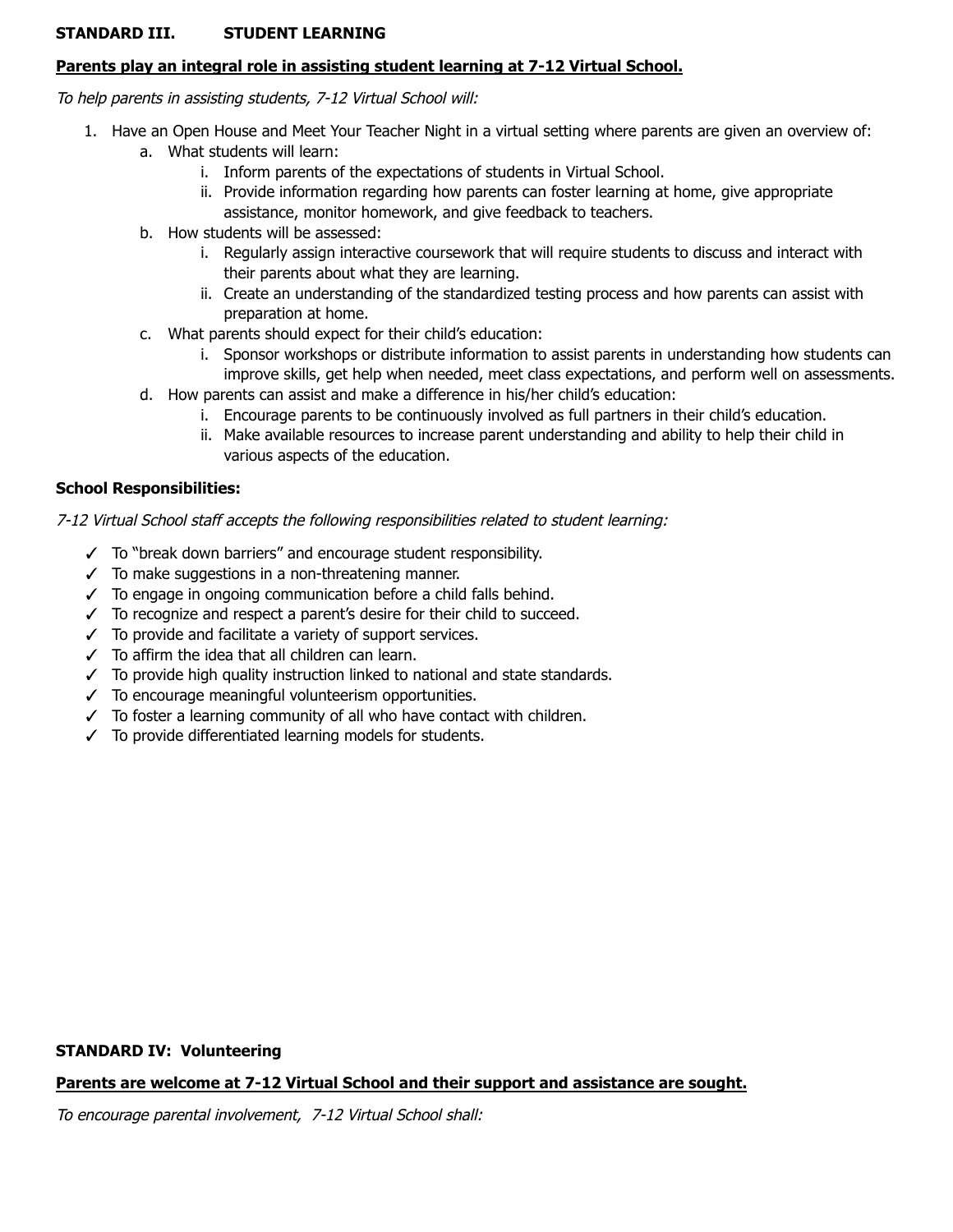1-Have school policies and procedures that encourage parent to support the school, specifically including:

- e. Procedures for arranging on-site instruction and support for students.
- f. Procedures for drop off and pick up of virtual learning packets for at home.
- g. Procedures allowing parents to conference with their child's teacher when needed.
- h. Ensure that parents are greeted.
- i. Educate and assist staff members in creating an inviting climate and effectively utilizing parental involvement.
- j. Provide a variety of ways in which parents can become involved at 7-12 Virtual School including:

## i. PTO.

- ii. Classroom assistance.
- iii. Homeroom parents.
- iv. Counselor assistance.
- v. Special virtual events/field trips.

# **School/Teacher Responsibilities:**

7-12 Virtual School accepts the following responsibilities related to parent volunteerism:

- ✓ To provide training for parents so they can become effective volunteers.
- ✓ To develop and maintain a list of volunteer needs.
- $\checkmark$  To provide a welcoming, friendly atmosphere that encourages volunteerism.
- ✓ To provide recognition and rewards.

## **STANDARD V: 7-12 Virtual School Decision-Making and Advocacy**

# 7-12 Virtual School recognizes that a parent is a full partner in the decisions that affect his or her child and **family.**

To encourage parents to participate as full partners in the decisions that affect his or her child and family, 7-12 Virtual School shall:

1 – Publish in the student handbook the school's process for resolving parental concerns, including how to define the problem, who to approach first, and how to develop solutions.

2- Engage in conferences and send out literature that will encourage parents to participate as full partners in the decisions that affect his or her child and family.

- 3 Encourage PTO involvement.
- 4 Include parents in advisory committees.

5 – Provide parents with current information regarding school policies, practices, and both students and school performance data.

6 – Enable parents to participate as partners when setting school goals, developing or evaluating programs and policies or responding to performance data.

7 – Encourage and facilitate active parent participation in the decisions that affect students, such as individual personalized education plans.

8 – Treat parent concerns with respect and demonstrate genuine interest in developing solutions.

## **School Responsibilities:**

7-12 Virtual School accepts the following responsibilities related to school decision-making and advocacy: